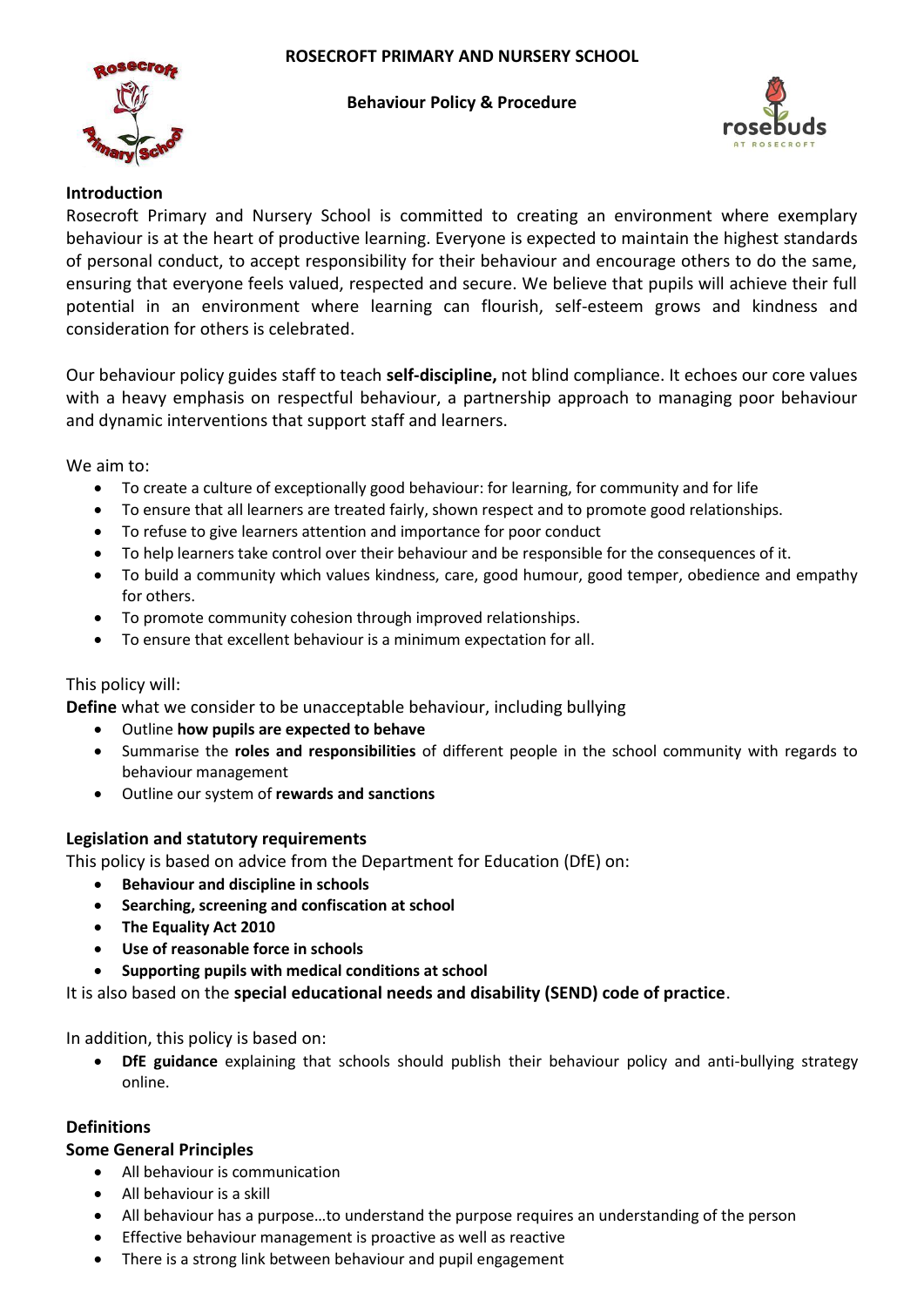- Supportive behaviour management systems foster self-management
- Understanding the cycle of misbehaviour enables the provision of appropriate intervention
- Understand the behaviour without rejecting the pupil
- Managing behaviour requires a consistent approach

#### **Inappropriate behaviour**

Behaviours that may - at another time and in another place - be appropriate and acceptable. They may occur due to a lack of awareness of social norms and conduct, or due to poor impulse control.

Examples: crossing personal space boundaries, swearing, burping.

#### **Disruptive**:

Behaviours that interrupt the usual flow of a lesson and are context specific, occurring in certain, but not all settings. They are the most common form of difficult behaviour, but are responsive to adjustments in strategies.

Examples: calling out, inappropriate language and gestures, name calling, put downs, interrupting others.

### **Challenging**:

Behaviours that cause significant disruption to normal routines and school functioning and require more than the usual range of school interventions to achieve change. Characterised by behaviours of such intensity, duration and frequency that they present a risk to physical safety and well-being.

Examples: Physical Aggression (biting, pinching, throwing furniture, assault), Verbal Aggression (abusive language, threats, intimidation).

### **Values, Rules & Relentless Routines**

Rosecroft Primary School and Nursery believe in three key values: Work Hard, Be Respectful and Stay Safe. In order to truly achieve these values, a number of rules are followed. These rules are underpinned by relentless routines which are upheld, modelled and encouraged by all members of staff. It is the intention that, through the use of rules and routines – along with celebrations of success and suitable sanctions for inappropriate behaviour, all students can become hardworking, respectful and safe individuals.

| <b>Work Hard</b> |                                                | <b>Be Respectful</b> |                                               | <b>Stay Safe</b> |                                                               |
|------------------|------------------------------------------------|----------------------|-----------------------------------------------|------------------|---------------------------------------------------------------|
|                  | We make the most of every                      | $\bullet$            | We show we are listening                      | $\bullet$        | We speak to adults we trust if                                |
|                  | moment                                         |                      | We support others who are                     |                  | we have concerns                                              |
|                  | We follow instructions                         |                      | struggling                                    | $\bullet$        | We walk in school                                             |
|                  | We take responsibility for our<br>own learning | $\bullet$            | We say thank you when we<br>receive something | $\bullet$        | We tidy up after ourselves and<br>others                      |
|                  | We have our learning resources<br>ready        | $\bullet$            | We say please when we would<br>like something | $\bullet$        | equipment<br>We<br>use<br>appropriately                       |
|                  | We<br>learning<br>overcome<br>difficulties     | ٠                    | with<br>treat each<br>other<br>We<br>kindness | $\bullet$        | We sit sensibly on our stool<br>We line up carefully and walk |
|                  | We recognise our progress                      |                      |                                               |                  | through the school quietly<br>We tuck our shirts in.          |

All of these rules can be underpinned by relentless routines, which must be demonstrated by all staff at all times. It is the collective responsibility of all staff to praise children who follow the rules and correct pupils who are not accurately following the rules.

In addition, the school uses the Thrive Approach to support children who find managing their feelings difficult or are coping with stressful situations. We assess the children's level of emotional development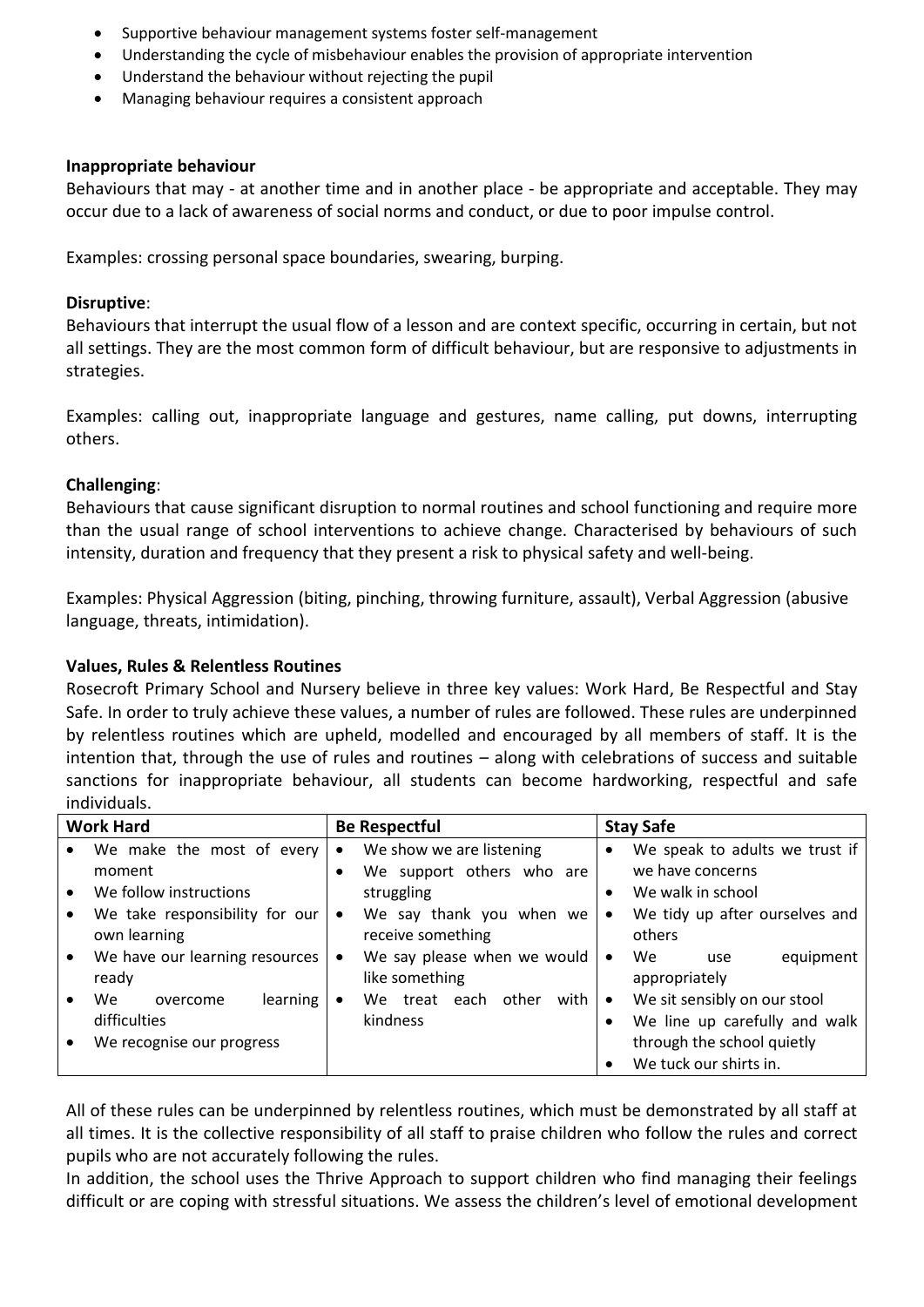and need using the Thrive tools. Thrive practitioners devise and deliver individual, group or whole class input where necessary, engaging with families as appropriate.

For some children, difficulties with behaviour management may be an integral part of an ongoing Special Need. Whilst we will have high expectations of their behaviour, additional measures may be required to support them. As such, appropriate adults will be informed of these support strategies for particular pupils.

## **Responsibility**

All staff are responsible for the management of positive and negative behavioural choices of children – whether as individuals or in groups. It is best to refer to the school's key values: Work Hard, Be Respectful and Stay Safe when discussing children's behaviours to help children understand we are working together to achieve these aims as a team.

Children are responsible for reflecting on and learning from both their own - and others' - positive and negative behavioural choices. They should demonstrate positive behavioural choices and refer concerns to trusted adults, in order to inspire and support their peers.

## **The governing body**

The governing board is responsible for monitoring this behaviour policy's effectiveness and holding the Headteacher to account for its implementation.

## **The Headteacher**

The Headteacher is responsible for reviewing and approving this behaviour policy.

The Headteacher will

- ensure that the school environment encourages positive behaviour
- that staff deal effectively with poor behaviour
- monitor how staff implement this policy to ensure rewards and sanctions are applied consistently.

## **Staff**

Staff are responsible for:

- Implementing the behaviour policy consistently
- Modelling positive behaviour
- Providing a personalised approach to the specific behavioural needs of particular pupils
- Recording behaviour incidents

The senior leadership team will support staff in responding to behaviour incidents.

### **Parents**

In accordance with our home school agreement, parents and carers must agree to support the school behaviour policy. Parents must:

- Support their child in adhering to the pupil code of conduct
- Inform the school of any changes in circumstances that may affect their child's behaviour
- Discuss any behavioural concerns with the class teacher promptly
- Share responsibility for modelling good behaviour (see Acceptable Behaviour for Parents and Visitors Policy)
- Please see our unacceptable behaviour policy for further information in regards to inappropriate behaviour from parents, carers and other visitors.

### **Positive Reinforcement**

In the majority of situations, our school values should be reinforced positively by praising, rewarding and celebrating children who go above and beyond in regards to our values and rules.

In order to instil a positive, teamwork approach, children can acquire house points for their team (Mountains, Oceans, Forests or Deserts) to remind pupils that positive behavioural choices have a beneficial impact on the school community as a whole. At the end of each term, house points are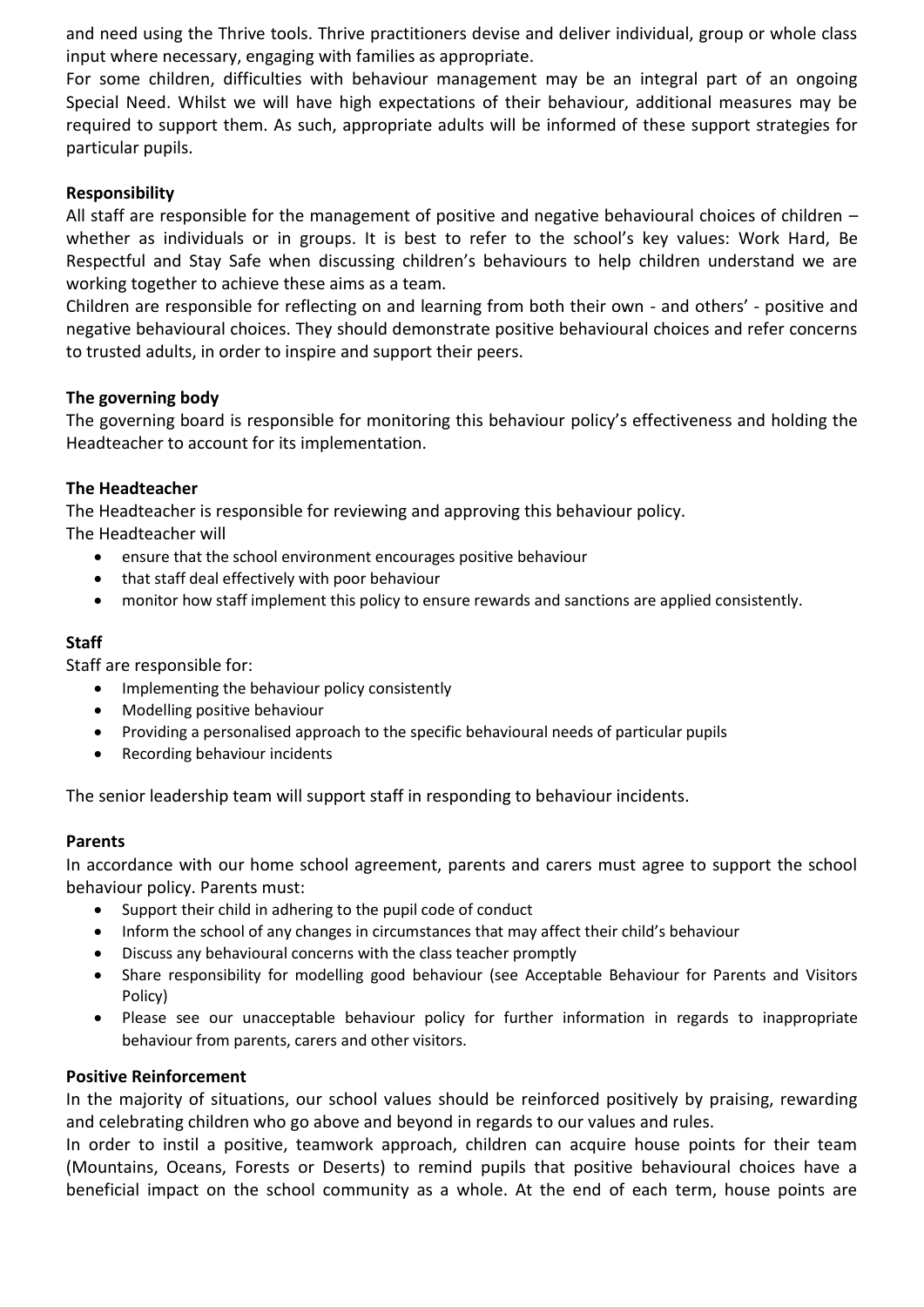totalled up for each house and the winning house receives a trophy with ribbon corresponding to their house colour.

|                  | Going above and   Praise, reward or celebration                                                                                                                                         |  |  |  |  |  |
|------------------|-----------------------------------------------------------------------------------------------------------------------------------------------------------------------------------------|--|--|--|--|--|
| beyond<br>the    |                                                                                                                                                                                         |  |  |  |  |  |
| expectation for  |                                                                                                                                                                                         |  |  |  |  |  |
| Working hard     | Verbal praise                                                                                                                                                                           |  |  |  |  |  |
|                  | Non-verbal praise (smile, thumbs up etc.)<br>$\bullet$                                                                                                                                  |  |  |  |  |  |
| Being respectful | House point – child to be provided with a sticky tab. The child is responsible for<br>$\bullet$<br>recording their name on the tab and passing it onto their class teacher who will log |  |  |  |  |  |
| Staying safe     | the house point.                                                                                                                                                                        |  |  |  |  |  |

## **Positive Reinforcement: Break, Lunch, Assemblies & Corridors**

## **Behaviour management**

Teaching and support staff are responsible for setting the tone and context for positive behaviour within the

classroom. They will:

- Create and maintain a stimulating environment that encourages pupils to be engaged
- Display agreed classroom rules
- Develop a positive relationship with pupils, which may include:
	- o Greeting pupils in the morning/at the start of lessons
	- o Establishing clear routines
	- o Communicating expectations of behaviour in ways other than verbally
	- o Highlighting and promoting good behaviour
	- o Concluding the day positively and starting the next day afresh
	- o Having a plan for dealing with low-level disruption
	- o Using positive reinforcement

#### They will ensure:

- **Consistent language**
- **Consistent response**  Referring to the agreement made between staff and learners, simple and clear
- expectations reflected in all conversations about behaviour.
- **Consistent follow up**  Ensuring 'certainty' at the classroom level. Never passing problems up the line,
- teachers taking responsibility for behaviour interventions, seeking support but never delegating.
- **Consistent positive reinforcement**  Routine procedures for reinforcing, encouraging and celebrating
- appropriate behaviour.
- **Consistent consequences**  Defined, agreed and applied at the classroom level as well as established
- structures for more serious behaviours.
- **Consistent, simple rules/agreements/expectations** referencing promoting appropriate behaviour,
- icons, symbols and visual cues, interesting and creative signage
- **Consistent models of emotional control** Emotional restraint that is modelled and not just taught,
- teachers as role models for learning, teachers learning alongside learners
- **Consistently reinforced rituals and routines for behaviour around the** site In classrooms, around
- the site, at reception.
- **Consistent environment** Display the quality of a good primary school, consistent visual messages and
- echoes of core values, positive images of learners
- **Consistent respect from the adults** Even in the face of disrespectful learners!
- **Consistent, calm behaviour**
	- o First attention for best conduct
	- o Relentless routines

### All staff will:

- Meet and greet at the door.
- Model positive behaviours and build relationships.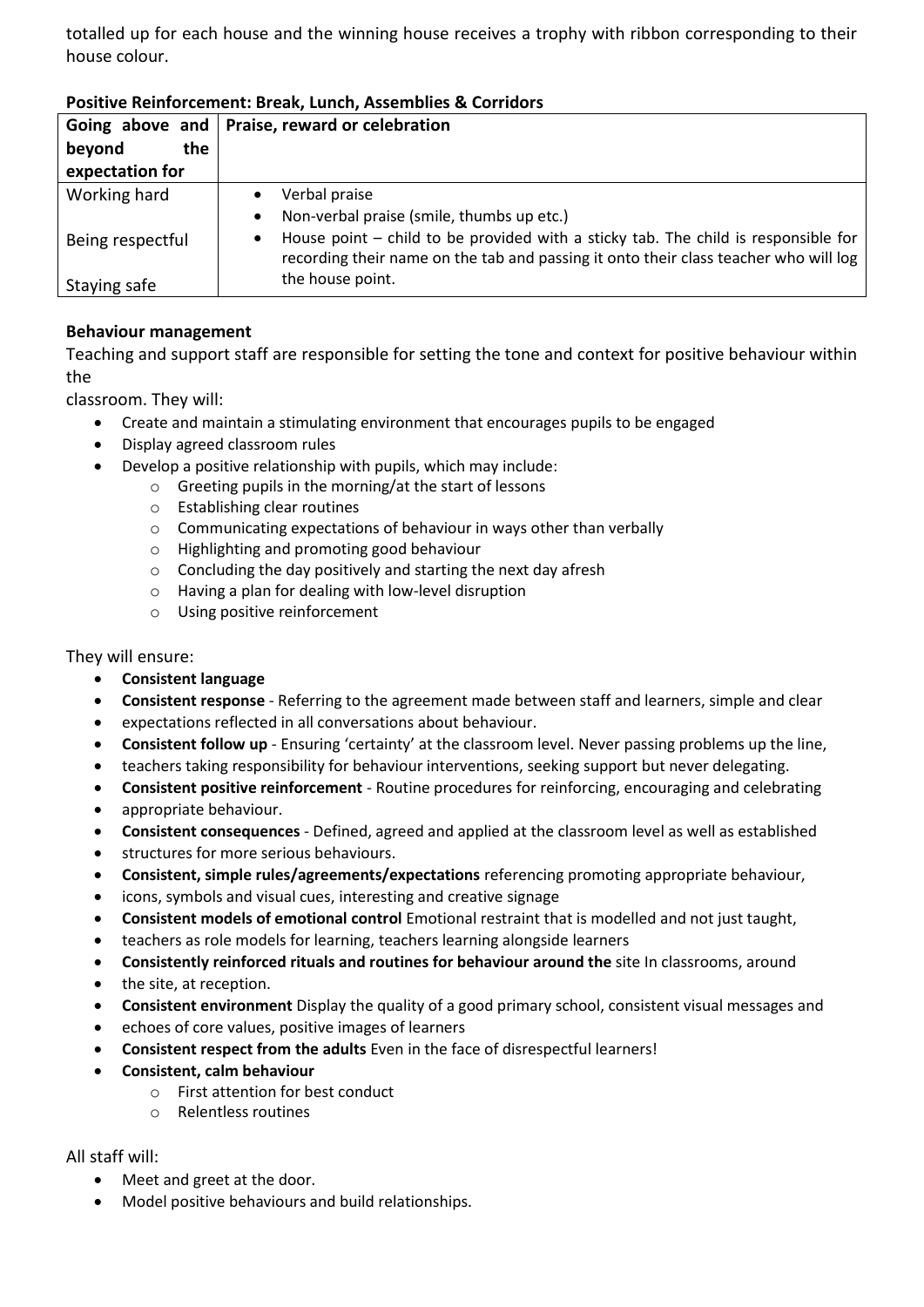- Plan lessons that engage, challenge and meet the needs of all learners.
- Use a visible recognition mechanism throughout every lesson.
- Be calm and give 'take up time' when going through the steps. Prevent before sanctions.
- Follow up every time, retain ownership and engage in reflective dialogue with learners.
- Never ignore or walk past learners who are behaving badly.

### **Scripts: 30 second intervention**

- 1. Gentle approach, personal, non-threatening, side on, eye level or lower
- 2. State the behaviour that was observed and which rule/expectation/routine it contravenes
- 3. Tell the learner what the consequences of their action is. Refer to their previous good behaviour/learning
- 4. as a model for the desired behaviour
- 5. Walk away from the learner; allow her time to decide what to do next.

If there are comments, as you walk away write them down and follow them up later.

# **We resist endless discussions around behaviour and spend our energy returning learners to their learning**

## **Time-out**

- The learner is asked to speak to the teacher *away from others*
- Boundaries are reset
- Learner is asked to *reflect* on their next step. Again they are reminded of their previous conduct/attitude/learning.
- Learner is given a final opportunity to reengage with the learning / follow instructions
- Learners should only stand outside classrooms if they need to cool down and/or to defuse a situation. **In general, three minutes should be enough**.
- If the step above is unsuccessful, or if a learner refuses to go take a time out then the learner will be asked to leave the room. If appropriate, the member of SMT/SLT on management time will escort the learner to a workspace outside the teaching room.
- **Staff will always deliver sanctions calmly and with care. It is in nobody's interest to confront poor behaviour with anger.**

## **Restore**

Reparation meetings are a core part of repairing damage to trust between staff and learners. Our Reparation meetings are structured in 6 steps:

- 1. What's happened?
- 2. What was each party thinking?
- 3. Who feels harmed and why?
- 4. What have each party thought since?
- 5. What behaviours will each of us show next time?
- 6. Reaffirm your commitment to building a trusting relationship.

Class teachers will take responsibility for leading reparation meetings, SMT will support when requested.

Learners may have their behaviour monitored by teachers to show progress towards agreed targets. **At Rosecroft we make sure that this is done discreetly.** We do not allow other learners to see reports or reward charts for other children.

### **Key Stage Leaders**

- **Are not expected to deal with behaviour referrals from team members in isolation**. Rather they are to stand alongside colleagues to support, guide, model and show a unified consistency to the leaners.
- Will meet and greet learners at the beginning of the day
- Be a visible presence around the school to encourage appropriate conduct
- Support colleagues in returning learners to learning by sitting in on reparation meetings and supporting teachers in conversations
- Encourage use of Positive Notes and Positive Phone Calls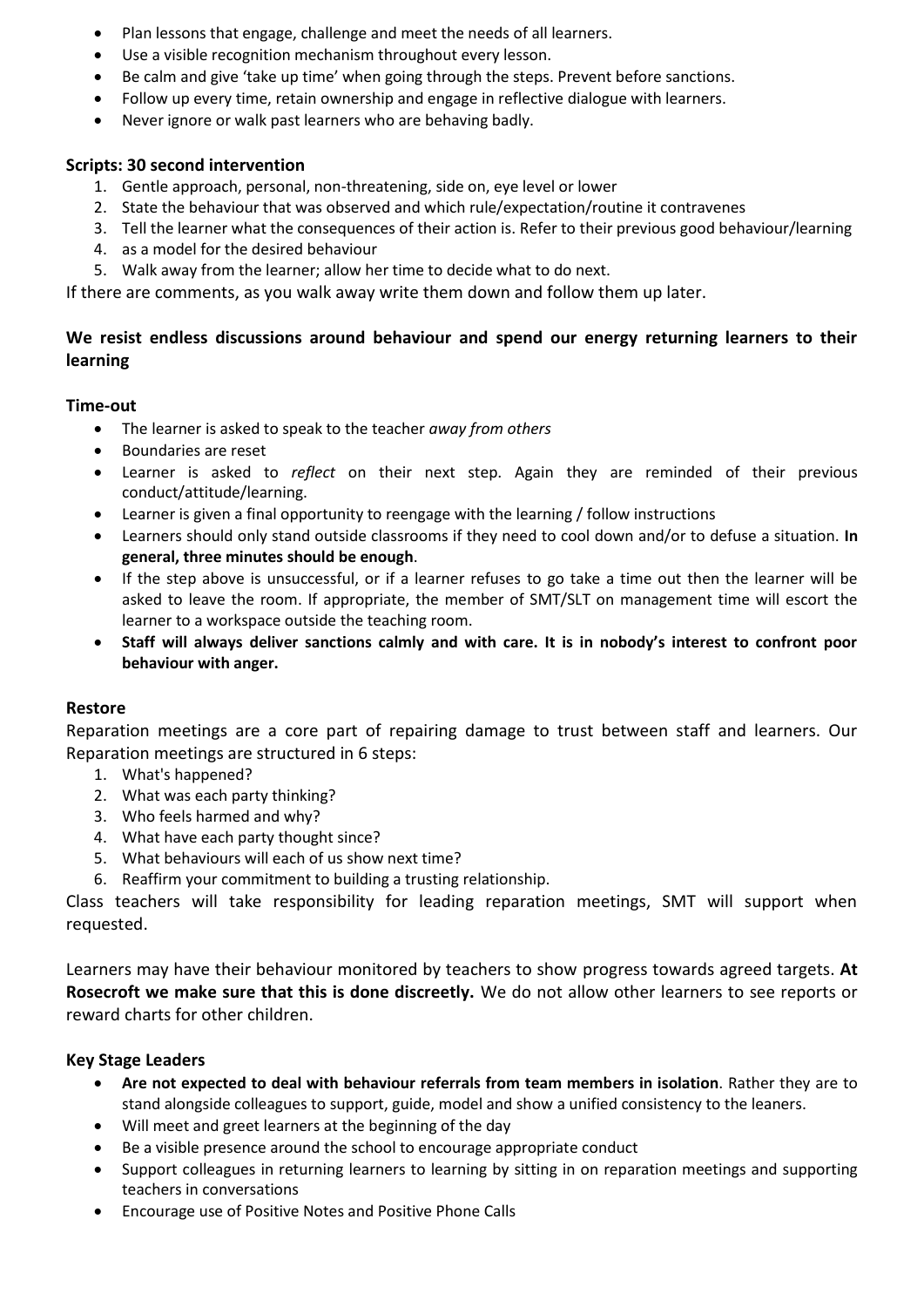- Ensure staff training needs are identified and targeted
- Use behaviour data for their phase to target and assess interventions
- Make sure that the 'buck stops here'

## **Senior leaders**

- **Are not expected to deal with behaviour referrals in isolation**. Rather they are to stand alongside colleagues to support, guide, model and show a unified consistency to the leaners
- Will meet and greet learners at the beginning of the day
- Be a visible presence around the site
- Regularly share good practice
- Support Key Stage Leaders in managing learners with more complex or entrenched negative behaviours
- Use behaviour data to target and assess school wide behaviour policy and practice
- Regularly review provision for learners who fall beyond the range of written policies

## **Positive Reinforcement: In Class**

It is beneficial for each classroom to have a visual reminder accessible to support staff and pupils in modelling, following and rewarding appropriate positive behaviours.

| Going above and  | Praise, reward or celebration                                                                                                                                                                                                 |
|------------------|-------------------------------------------------------------------------------------------------------------------------------------------------------------------------------------------------------------------------------|
| the<br>beyond    |                                                                                                                                                                                                                               |
| expectation for  |                                                                                                                                                                                                                               |
| Working hard     | Verbal praise                                                                                                                                                                                                                 |
| Being respectful | Non-verbal praise (smile, thumbs up etc.)                                                                                                                                                                                     |
| Staying safe     | House point $-$ class teacher will log the house point                                                                                                                                                                        |
|                  | Phone call, post card or another acknowledgement home when pupils are<br>consistently going above and beyond the expectation. This often correlates to the<br>number of house points are child has acquired individually.     |
|                  | Some classes also have their own system to reward the whole class when they are<br>deemed to be going above and beyond the expectation as a whole. For example,<br>marbles in a jar which eventually result in a class treat. |
|                  | Certificate in celebration assembly and/or work displayed in front of assembly                                                                                                                                                |

### **Consequences**

At times, it may be appropriate to sanction children in order to reinforce the fact that a negative behavioural choice is not acceptable. It is the responsibility of all staff to challenge and manage negative behavioural choices at any point in the school day including during external trips. However, it is vital that staff follow appropriate systems to ensure that these situations are dealt with appropriately for all involved.

Much like house points, consequences are logged, too. This is to help monitor particular behavioural choices throughout the school to help identify areas to develop as a community. It is also beneficial for staff and family to support pupils if particular behaviours patterns begin to emerge.

It is imperative that, when the events of a witnessed or reported negative behavioural choice are uncertain, the adult should hear the viewpoints of all involved and any potential witnesses. Once the adult has ascertained the clearest picture of events prior to the behaviour, they should refer to the chart below.

It is not appropriate to sanction children who have followed the rules and therefore whole group or class sanctions should not be deployed unless the staff member is certain that each member of the group or class did not follow the rules. As mentioned previously, staff members should instil positive team work behaviours through the use of house points instead of sanctions.

Adults should endeavour to avoid loss of learning time for other pupils when dealing with behaviour.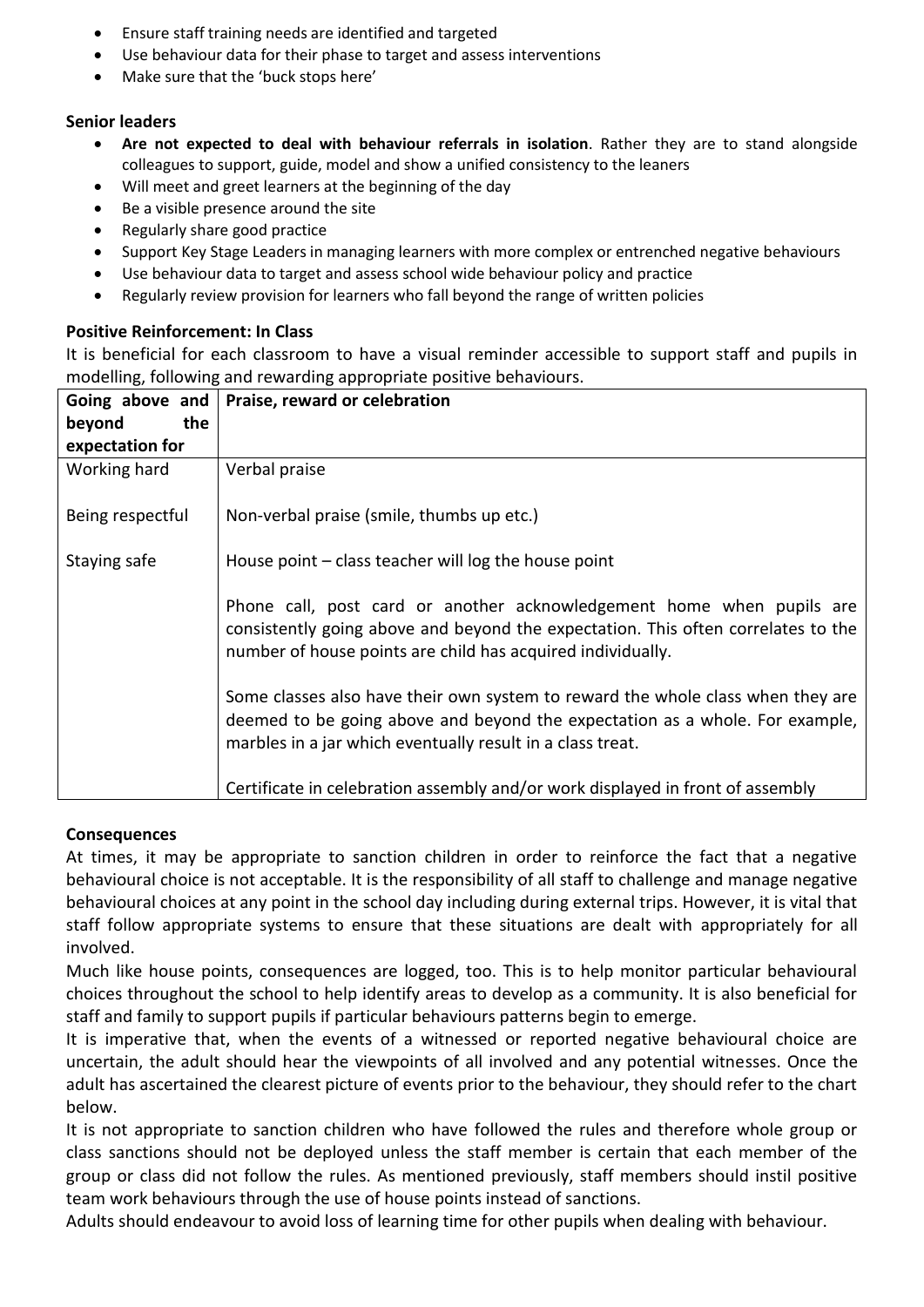Shouting is only acceptable when used to alert people to danger or to help avoid potential danger. Whilst not an exhaustive, or definitive list, the following indicates the types of negative behaviour and associated consequences:

| <b>Level</b>                            | What does it look like?                              | How is it dealt with?                                           |
|-----------------------------------------|------------------------------------------------------|-----------------------------------------------------------------|
| Low-level                               | Calling out                                          | Logged (KS2)                                                    |
| behaviour                               | Not following instructions                           |                                                                 |
|                                         | Not sitting properly                                 | Verbal warning                                                  |
| Dealt with by:                          | Running indoors                                      | Non-verbal warning (look)                                       |
|                                         | Being impolite                                       | Completion of work at a later time                              |
| Anyone<br>who                           | Being inappropriately noisy                          |                                                                 |
| witnessed                               | One-off disruption of learning to others             | If persistent:                                                  |
| including:                              | Littering                                            | Loss of time at break and/or lunch<br>Sent to another classroom |
| support<br>staff,<br>class<br>teachers, |                                                      |                                                                 |
| playground staff                        |                                                      |                                                                 |
| & SLT                                   |                                                      |                                                                 |
| Medium-level                            | Work avoidance                                       | Logged (KS2)                                                    |
| behaviour                               | Disrespecting property with no intention to          |                                                                 |
|                                         | harm/damage                                          | Completion of work at a later time                              |
| <b>Class</b><br>teacher                 | Disrespecting property with intention to             | Written apology                                                 |
| (with<br>potential                      | damage                                               | Community service                                               |
| support from Key                        | Sustained disruption of learning to others           | Parent to be contacted                                          |
| Stage Lead/SLT)                         | Swearing/inappropriate language                      |                                                                 |
|                                         | Theft                                                | If persistent:                                                  |
| Playground staff                        | Lying about an incident                              | Escalate to senior leadership team.                             |
| (with<br>potential                      | Unintentional sexualised behaviour                   | (Record of<br>behaviour<br>to<br>be                             |
| from<br>support                         |                                                      | provided.)                                                      |
| Class<br>Teacher                        |                                                      |                                                                 |
| and/or Key Stage                        |                                                      |                                                                 |
| Lead/SLT)                               |                                                      |                                                                 |
| <b>High-level</b>                       | Intentional physical harm to others and/or           | Logged (KS2)                                                    |
| behaviour                               | property                                             |                                                                 |
|                                         |                                                      | Parent to be contacted                                          |
| Headteacher<br>&                        | Intentional acts that result in physical harm        |                                                                 |
| Deputy                                  |                                                      | <b>Internal Exclusion</b>                                       |
| Headteacher                             | Intentional racist or homophobic language            |                                                                 |
|                                         |                                                      | Headteacher only:                                               |
|                                         | Intentional spitting                                 | <b>Fixed Term Exclusion</b>                                     |
|                                         |                                                      | <b>Permanent Exclusion</b>                                      |
|                                         | Carrying weapons and contraband                      |                                                                 |
|                                         |                                                      |                                                                 |
|                                         | Behaviour with the potential to endanger self        |                                                                 |
|                                         | others<br>(climbing<br>inappropriately,<br><b>or</b> |                                                                 |
|                                         | attempting to or succeeding in leaving school        |                                                                 |
|                                         | boundary)                                            |                                                                 |
|                                         |                                                      |                                                                 |
|                                         | Serious intentional damage to property               |                                                                 |
|                                         | Intentional sexualised behaviour                     |                                                                 |
|                                         |                                                      |                                                                 |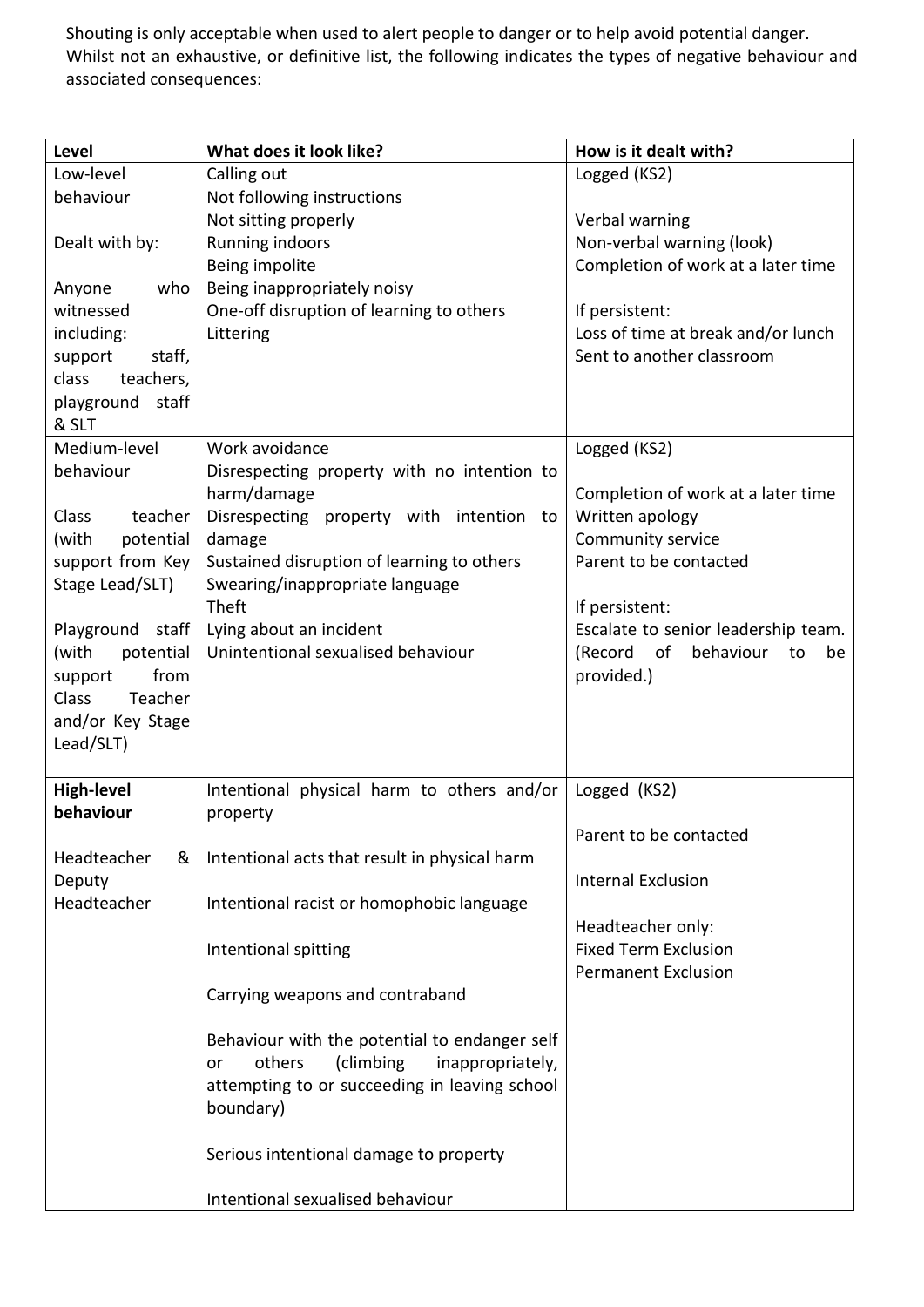## **Ongoing unacceptable behaviour**

Children who need more support to manage their behaviour appropriately will have their own plan devised by the class teacher with support from the SENDCo and/or the Thrive team. This may include therapeutic work or preventative measures such as a busy box, a discreet, personal visual prompt such as a traffic light, or smiley/ sad faces chart with reward built in when the desired behaviour has been achieved.

This will be planned where possible in collaboration with their parents, who will be consulted and updated regularly

We recognise that repeatedly disruptive behaviour in class will impact on the learning of others. As staff, we support each other and a child can be sent to a colleague until it is felt he/she can return to his/her class.

### **Extreme behaviour**

The safety of the children is paramount in all situations and if a child's behaviour endangers the safety of others, the adult will stop the activity and seek assistance.

The Head teacher or members of the Senior Leadership Team will be informed by class teachers, teaching assistants or MSAs of serious incidents or incidents of repeated misbehaviour. Individual incidents will be dealt with immediately and parents informed.

Children who exhibit extreme behaviour or show high levels of violence towards themselves or others will be referred to the SENDCO. They will have individual risk assessments and behaviour plans. In line with our Accessibility Plan Policy, these supportive approaches are put in place to help children access the curriculum to the greatest extent possible. Staff will have additional training from Norfolk Steps. Further advice can be obtained from SEN policies and the Use of Force to Control or Restrain Pupils policy.

## **Exclusions**

As a last resort a child may be excluded from school. The Head Teacher and governing body will follow the guidance laid down by Norfolk County Council's policies on exclusion in that instance. In an extreme case, exclusion can be used as an immediate sanction.

## **COVID-19 Addendum**

In light of the **COVID-19** Pandemic and associated risk assessments, the school:

- o **expects parents/carers to speak with and spend time supporting their child to understand the importance of the behaviour rules and consequences before they attend school** in regard to staying COVID Secure
- o **will not tolerate any unsafe behaviour or using the coronavirus to scare other children** i.e. deliberately coughing in someone's face and claiming to have the virus/persistent misuse of the coronavirus as a threat to others
- o expects parents/carers to arrive promptly and remove their child immediately from site should they behave in a way that seriously compromises the safety of the school community; this will constitute an exclusion.

### **Bullying**

We teach the children about bullying as part of our PSHE curriculum.

**Bullying** is defined as the repetitive, intentional harming of one person or group by another person or group, where the relationship involves an imbalance of power. Think STOP – Several Times On Purpose. Bullying is, therefore:

- Deliberately hurtful
- Repeated, often over a period of time
- Difficult to defend against.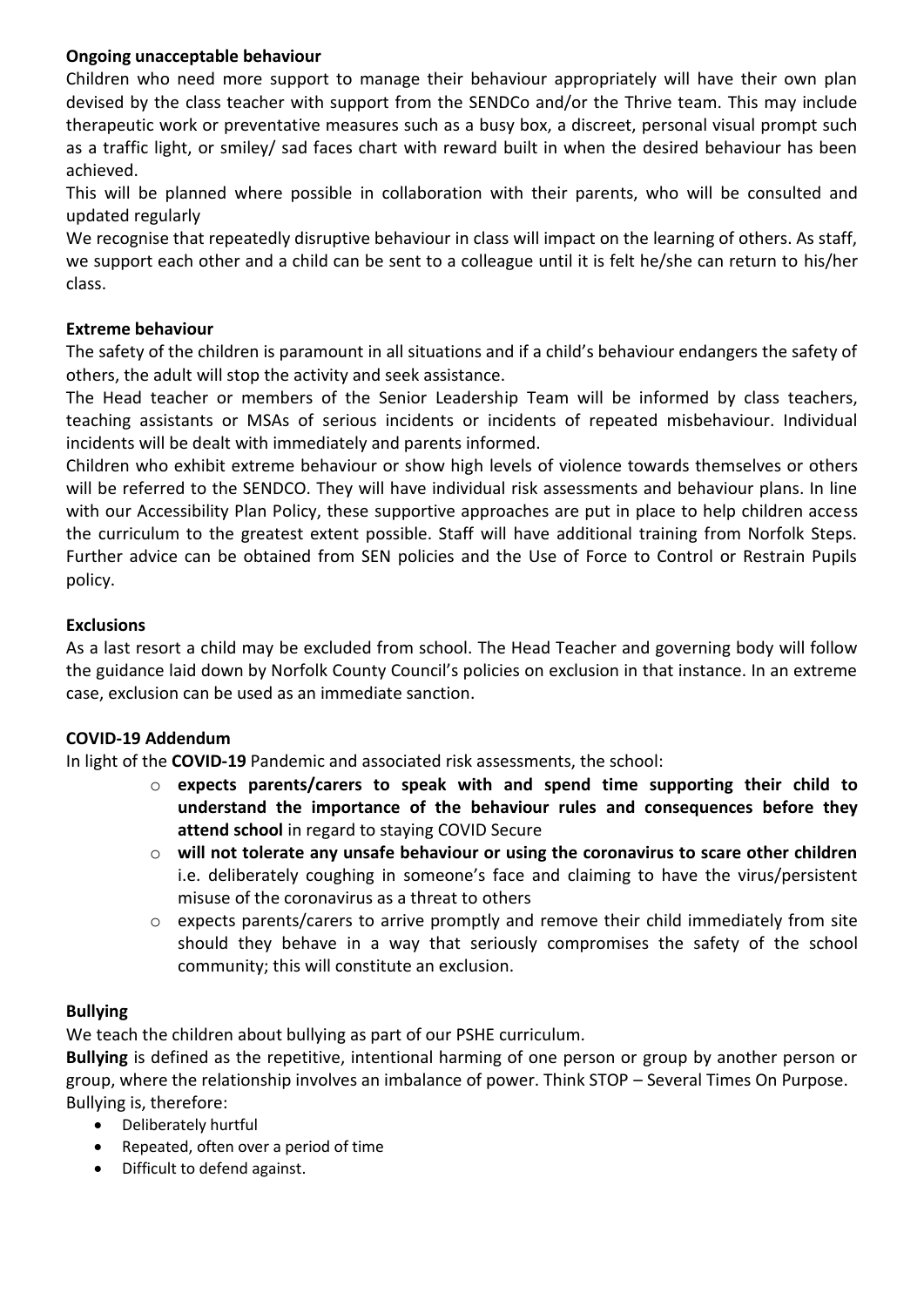The DFE (Department for Education) defines bullying as**:** 

**'Behaviour by an individual or groups, usually repeated over time, that intentionally hurts another individual or group either physically or emotionally'.** (2007)

Bullying can include:

**Emotional:** Being unfriendly, excluding, tormenting

**Physical:** Hitting, kicking, pushing, taking another's belongings, any use of violence

**Racial:** Racial taunts, graffiti, gestures

**Sexual:** Explicit sexual remarks, display of sexual material, sexual gestures, unwanted physical attention, comments about sexual reputation or performance, or inappropriate touching

**Direct or indirect verbal**: Name-calling, sarcasm, spreading rumours, teasing

**Cyber-bullying**: Bullying that takes place online, such as through social networking sites, messaging apps or gaming sites

Our school does not tolerate bullying of any kind. If we discover that bullying or intimidation has taken place, we act immediately to stop any further occurrences of such behaviour. We do our utmost to ensure that all children attend our school free from fear.

Parents and carers who have any concerns should approach the class teacher in the first instance.

We are a 'telling' school. We encourage children to express fears or worries to a trusted adult. All Bullying will be dealt with under the school's Behaviour Policy.

## **Physical restraint**

In some circumstances, staff may use reasonable force to restrain a pupil to prevent them:

- Causing disorder
- Hurting themselves or others
- Damaging property

Incidents of physical restraint must:

- **Always be used as a last resort**
- Be applied using the minimum amount of force and for the minimum amount of time possible
- Be used in a way that maintains the safety and dignity of all concerned
- Never be used as a form of punishment
- Be recorded in My Concern.

The school has Step On and Step Up trained professionals throughout the site to support as necessitated by the situation.

### **Pupil support**

The school recognises its legal duty under the Equality Act 2010 to prevent pupils with a protected characteristic from being at a disadvantage. Consequently, our approach to challenging behaviour may be differentiated to cater to the needs of the pupil.

The school's special educational needs co-ordinator will evaluate a pupil who exhibits challenging behaviour to determine whether they have any underlying needs that are not currently being met. Where necessary, support and advice will also be sought from specialist teachers, an educational psychologist, medical practitioners and/or others, to identify or support specific needs. When acute needs are identified in a pupil, we will liaise with external agencies and plan support programmes for that child. We will work with parents to create the plan and review it on a regular basis.

### **Pupil transition**

To ensure a smooth transition to the next year, pupils have transition sessions with their new teacher(s). In addition, staff members hold transition meetings. To ensure behaviour is continually monitored and the right support is in place, information related to pupil behaviour issues may be transferred to